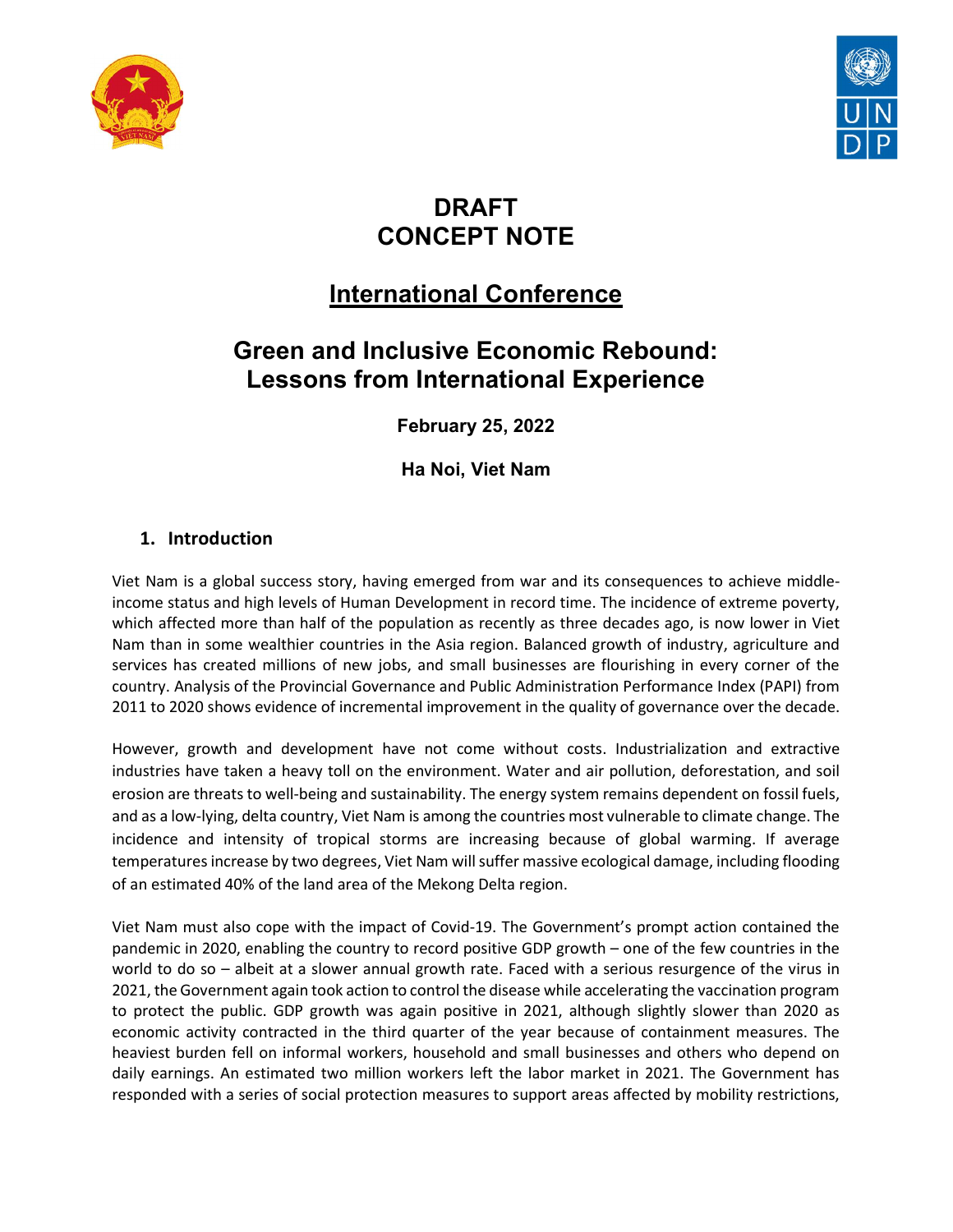including cash transfers for workers whose places of employment have been temporarily closed or who cannot operate their own businesses. However, many vulnerable households were not eligible for or did not receive support, resulting in severe hardship, especially among migrant workers and their families.

As we emerge from the global pandemic, governments around the world have made commitments to promote a "green recovery" with plans for economic stimulus worth trillions of dollars. For example, South Korea has earmarked \$61.9 billion (15% of its total stimulus package) to create 2 million green jobs by 2025. Likewise, the OECD countries and key partner economies have allocated USD 336 billion to measures related to the environment in COVID-19 recovery packages.

At the recent UN Climate Change Conference (COP26), Prime Minister Pham Minh Chinh pledged that Viet Nam will achieve net-zero carbon emissions by 2050 and called for fairness and justice in climate change issues. Viet Nam also joined many countries in making bold commitments to curb methane emissions, to halt and reverse forest loss, to accelerate the phase out of coal and the sale of internal combustion engines, and to end international financing for fossil fuels. These targets relate directly to key national development plans including the Power Development Plan (PDP8), the Climate Change Strategy and the Green Growth Strategy. Decisions made now will help Viet Nam lock-in future opportunities. The question is how Viet Nam can achieve these ambitions in the context of COVID-19 economic recovery while ensuring that no one is left behind in the transition.

Viet Nam faces three immediate strategic challenges:

- (i) Addressing the environmental impact of growth (climate-, disaster-, environmental and health-risks and natural-resource and biodiversity-degradation) by moving towards a resilient and productive economic model focused on nature regeneration and efficient use of resources in a carbon neutral Circular Economy.
- (ii) Making growth and sustainability inclusive, including aligning legal frameworks and ensuring policy enforcement to protect the rights of vulnerable groups and ensuring equitable access to basic services and economic opportunities to leave no one behind, to minimize inequality, reduce multidimensional poverty and vulnerability, and to build a fair society for all.
- (iii) Prioritizing more sustainable and responsible investments and promoting export competitiveness, including creating low carbon production systems and market niches, by championing innovation and industry 4.0 relevant skills, including for the majority SMEs, as the keys to restarting productivity and income growth, and accessing suitable sources of longterm finance.

In seeking the transformations required to address the three challenges highlighted above the government recognizes the need for innovation in governance as a cross-cutting enabler and integrator of the changes needed across the whole of government and the whole of society. In addressing the efforts needed across a range of sectors and themes the Government is eager to learn from other countries of their practical experiences addressing policy and institutional change in a challenging global context.

# 2. Objectives

1. To provide a platform for policy makers and other stakeholders to share visions, knowledge and best practices relating to green economic stimulus, COVID-19 economic recovery, climate action, circular economy, anticipatory and inclusive governance and green finance and investment.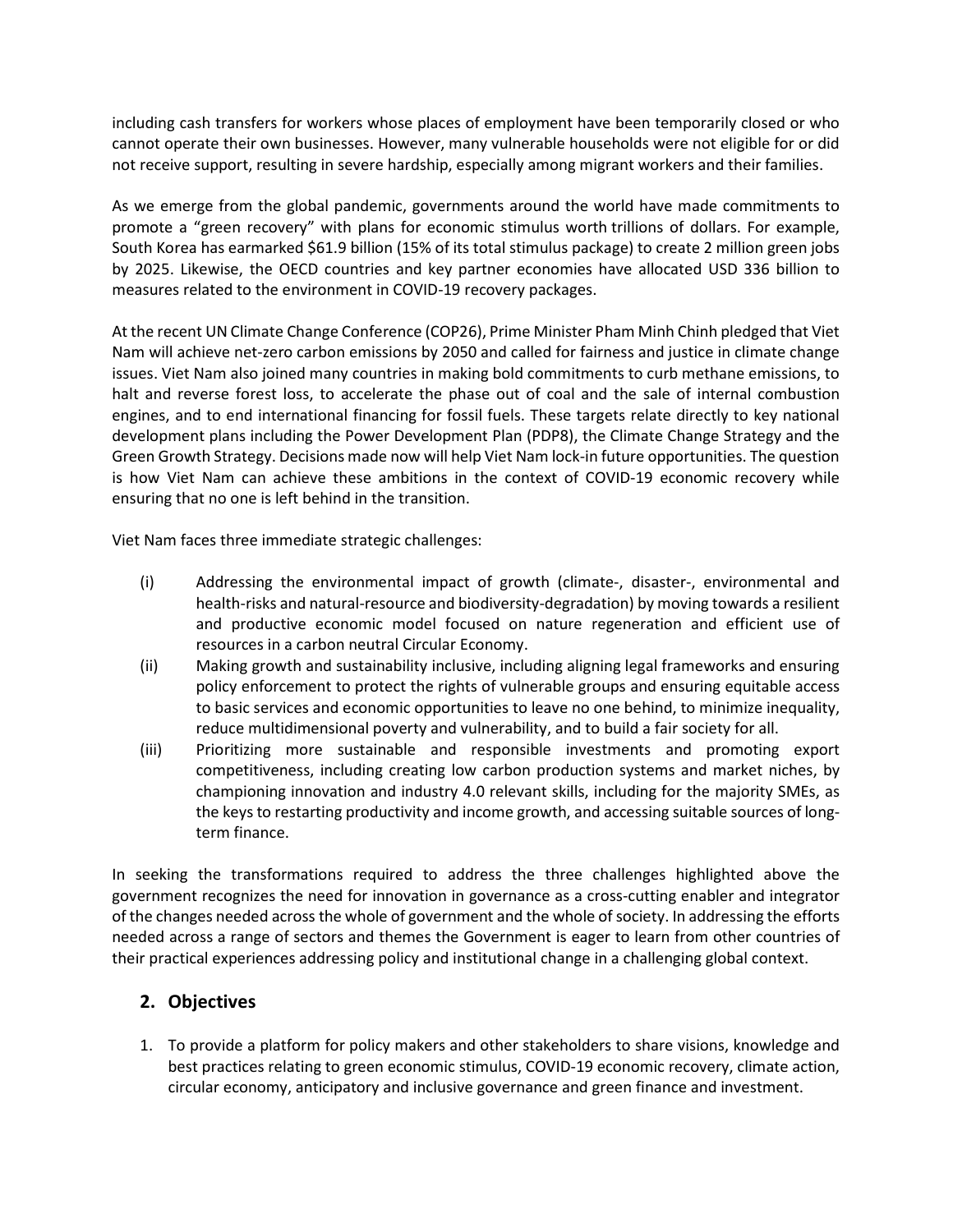- 2. To discuss and share policy options, international success stories, and possible action points for policy makers on these issues with an emphasis on inclusion and equity so that no one is left behind.
- 3. To promote an exchange of views and ideas among the participants on how to align Viet Nam's strategies and plans to the country's ambitious COP26 commitments in the context of the economic rebound from Covid-19.
- 4. To discuss potential shortcomings, challenges and resource gaps that Viet Nam will face when transitioning towards a green and circular economic model.

# 3. Participants

The International Conference will invite around 500 participants both online and offline including Government ministries, business, research centers and scholars, chambers of commerce, Provincial People's Committees, ambassadors from ASEAN countries, other embassies in Viet Nam, and other development partners and stakeholders.

## 4. Agenda

## 8:15 – 8:30 Welcoming Remarks

Leader of Ministry of Foreign Affairs, Viet Nam

Achim Steiner, Administrator of the United Nations Development Programme

H.E. Deputy Prime Minister of Viet Nam

## 8:30 – 9:15 Opening Keynote Address:

Keynote 1: Joseph E. Stiglitz, Professor of Columbia University, and a recipient of the Nobel Memorial Prize in Economic Sciences (2001)

Questions and Answers: Moderator, Dr. Nguyễn Hùng Sơn, Vice-President, Diplomatic Academy of Viet Nam

## 9:15 – 10:45 SESSION 1 - Green Recovery and Resilience

The economic recovery from COVID-19 offers an historic opportunity to pivot to a more sustainable and inclusive model of development. A Green Recovery from Covid-19 could reduce greenhouse gas emissions up to 25% below the business-as-usual scenario by 2030, increasing the probability of keeping temperature rise to below 2-degree Celsius, in line with the Paris Climate Agreement. It would support movement to a green and circular economy, investing in zero-emissions technologies and infrastructure, scaling up deployment of clean power generation and energy efficiency measures, phasing out unabated coal power generation, and investing in large-scale climate change adaptation and sustainable management of natural resources and biodiversity.

What have other countries done to address this set of difficult decisions in the transition to low carbon green and circular economy?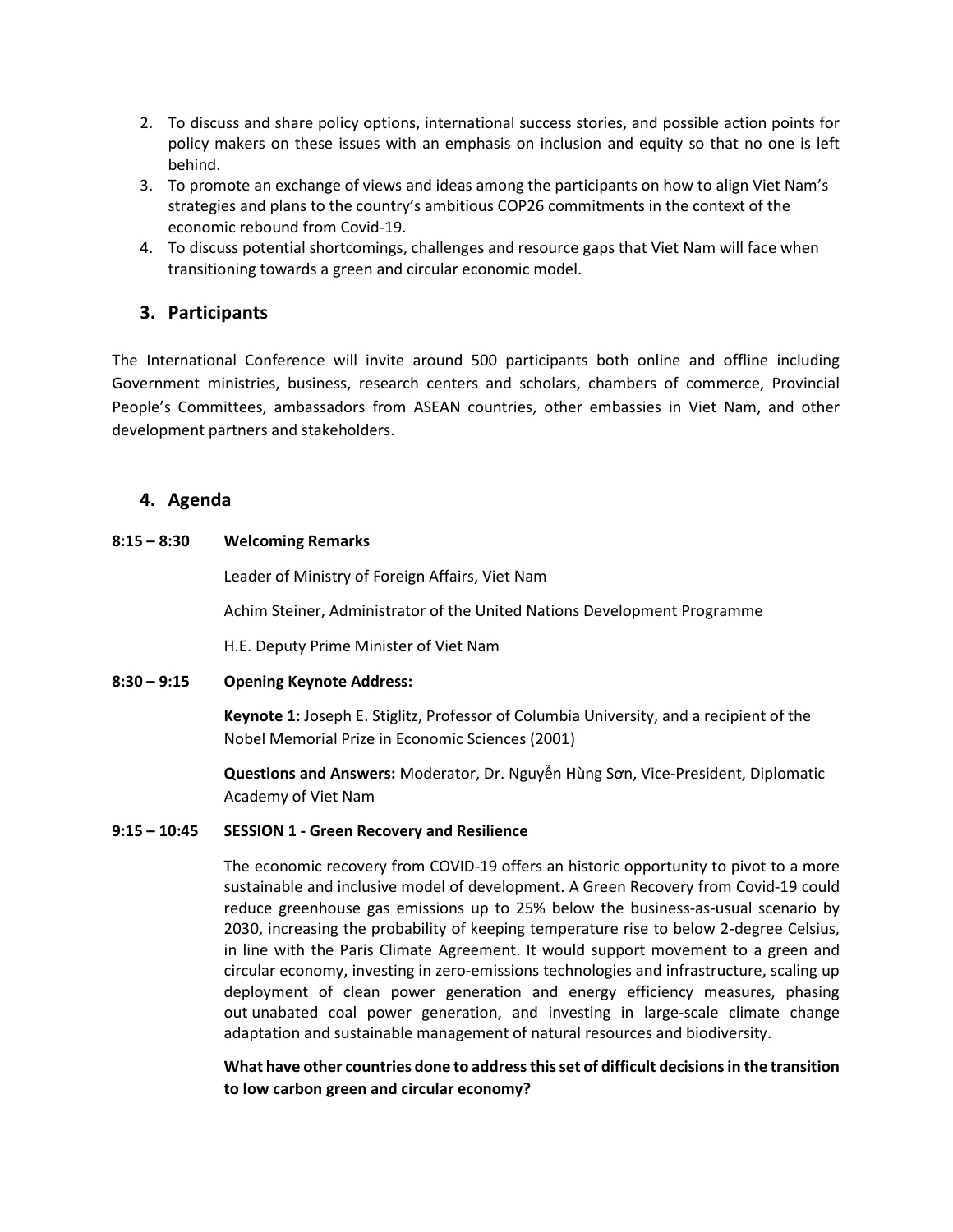What are opportunities available to prompt countries to transition to clean energy? Have these countries seen any benefits since their transitions?

Introduction to the Session 1: Moderator, H.E. Ambassador of Sweden to Viet Nam Ann Måwe

Address: Dr. Yannick Glemarec, Executive Director of the Green Climate Fund

Address: H.E. Ambassador Cho Hyun, 26th Permanent Representative of the Republic of Korea to the United Nations, and former First Vice Minister of Foreign Affairs during the development of the Korean Green New Deal

### Panel Discussion 1

Vice Minister, Ministry of Environment and Natural Resources Viet Nam

Dr. Ajay Mathur, Director General, International Solar Alliance, member of the Prime Minister of India's Council on climate change, co-chair of the Global Energy Transitions Commission, and former Director General of the Bureau of Energy Efficiency in the Government of India

Mr. Zhang Weijie, Director of Energy and Climate Policy, Ministry of Sustainability, Singapore

Ms Heather Jackson, Senior Technical Expert on Impact Investment/Socially Responsible Investment and member of South Africa's Impact Investment Task Force/ISSA

Discussion and QA

**Conclusion** 

- 10:45 11:30 Coffee break and visit to the Exhibition Space
- 11:30 12:00 Keynote Address: Green, inclusive economic rebound: what it takes to make it happen

Keynote 2: Achim Steiner, Administrator of the United Nations Development Programme

Conclusion to the morning session: H.E. Deputy Prime Minister of Viet Nam

12:00 – 13:15 Lunch

13:15 – 14:00 SIDE MEETING: Special Roundtable on the Contribution of Business to a Green and Inclusive Rebound

#### 14:00 – 15:30 SESSION 2 - Trade, Investment and Innovation for a Sustainable Rebound

Global trade volumes were already falling when the pandemic hit due to the lasting effects of the Global Financial Crisis and rising trade tensions. Rebuilding trade and investment flows for sustainability, inclusion and resilience will be key to the post- Covid recovery and to achieving the SDGs, spreading new technologies, stimulating innovation and creating decent work and steady jobs.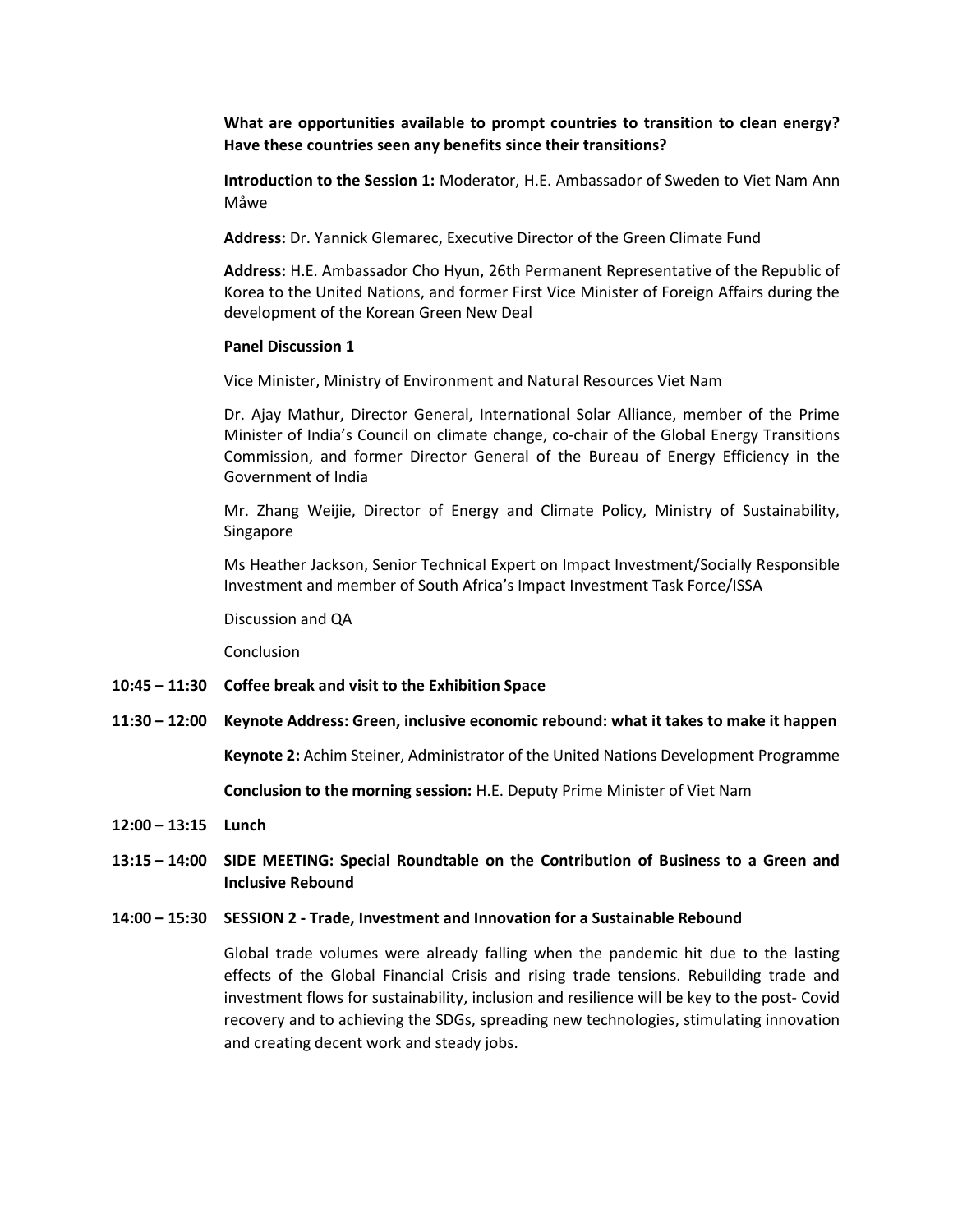How should Viet Nam adjust its approach to trade agreements and FDI to promote a sustainable and inclusive growth pattern that encourages domestic innovation and productivity?

Introduction to the Session 2: Moderator, H.E. Ambassador of the Netherlands to Vietnam Elsbeth Akkerman

Opening Address: Isabelle Durant, Deputy Secretary General of the UN Conference on Trade and Development (UNCTAD)

### Panel Discussion 2

H.E. Trần Quốc Khánh, Vice Minister, Ministry of Industry and Trade, Viet Nam

H.E. Gita Wirjawan, Chairman, PT Ancora International, and former Minister of Trade, Republic of Indonesia (2011-2014) and Chairman of the Investment Coordinating Board (2009-2012)

Dr. Cấn Văn Lực, Chief Economist of the Bank for Investment and Development of Vietnam (BIDV)

Ms. Maria Martin-Prat De Abreu, Deputy Director-General – Directorate-General for Trade, European Commission

Dr. Carolyn Deere-Birkbeck, Chatham House Associate Fellow, Director of the Forum on Trade, Environmental Sustainability and the SDGs (TESS) at the Geneva Trade Platform

QA and Discussion

Conclusion

#### 15:30 – 15:45 Coffee break

## 15:45 – 17:15 SESSION 3 Strengthening the Role of Government in Accelerating a Green and Inclusive Rebound

As Viet Nam graduates from a lower middle income to higher middle-income status the country faces equity challenges, no doubt intensified by the effects of Covid-19 and climate change. The development of markets and market competition are important, but government will also play a central role in accelerating the transition to renewable energy and the Circular Economy, stimulating innovation and preparing the workforce for the jobs of the future.

What can Viet Nam learn from the experiences of other countries regarding the synergy between competitive markets and innovative government policies? What policies and governance structures have countries put in place to promote sustainability and inclusion? How can a mission-oriented approach help Viet Nam cope with issues like the Mekong River Delta and endemic poverty in upland and remote regions?

Introduction to the Session 3: Moderator